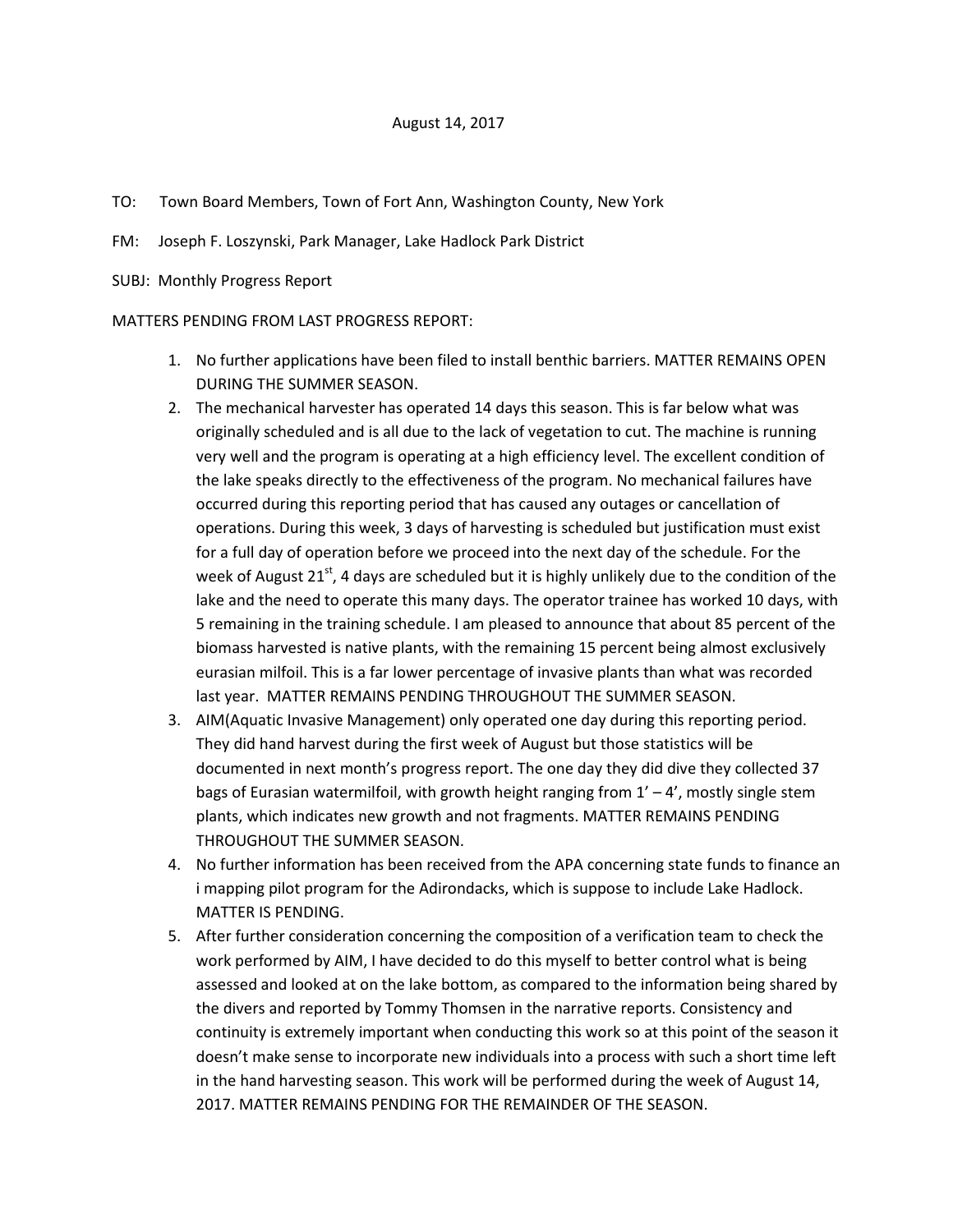6. As emphasized in last month's progress report, something more proactive must be done to prevent landowners from developing their lake front in a manner that is in direct violation of APA regulations and most times DEC law as well. Since the last reporting period, I have had several conversations with APA staff regarding the number of violations that are currently under investigation on Lake Hadlock. They are seriously concerned about irresponsible behavior on the part of some lake owners and truly don't understand why the township does not have better control over shoreline development of Lake Hadlock. In some of the cases currently under review, the shoreline has been altered to such a degree that it will never be brought back to its original natural state. This is a travesty when there are laws in place to prevent this from occurring. It is apparent due to the number of enforcement cases over the last two years "that business as usual" is not working and town procedures must be put in place immediately to stop the destruction of the shoreline. This behavior has undoubtedly contributed to additional sediment reaching the lake, increased nutrient loading and to some degree a disruption of our ecosystem. This must stop because it works directly against our strategic purpose of making Lake Hadlock as invasive free as possible, a healthy place for fish habitat, a sound recreational lake and a body of water that has a strong ecosystem that will support a community of all living things trying to survive in the lake. I will speak directly to this subject matter during the town board meeting and make recommendations as to reversing this negative trend that has been occurring on the lake for years if not decades. MATTER IS PENDING.

## NEW BUSINESS SINCE THE LAST REPORTING PERIOD:

1. Two additional algae blooms were identified on the north end of lake and were monitored very closely by the park manager and the lake association. Samples of both blooms produced cyanobacteria results which necessitated a lake wide notification until additional testing could be done. Homeowners where the blooms were located were personally interviewed and informed about the dangers of potentially toxic algae. They were instructed to stay clear of the area where these blooms existed and to report any activity that breached the outer perimeter of either bloom so a response could be coordinated. Due to the location of the blooms it was unlikely that boat traffic would enter these areas and very unlikely for swimmers to be in these areas as well. The sample in front of Lorraine Conners residence tested negative for toxins. The bloom has broken up and there appears to be just minor remnants of the original bloom. The bloom that was tested off the shoreline of Joel and Rachel Harpootlian has not completed the lab process yet due to an inordinate number of blooms in the state this year. A check of the bloom yesterday revealed that the bloom is dispersing as well, with little visual evidence of the initially characteristics when the bloom was originally located. DEC and Darrin Freshwater Institute has been a tremendous help with analyzing the blooms and facilitating lab testing. Photograph documentation of each bloom has been archived and each bloom has been registered with DEC through the CSLAP Program. MATTER IS PENDING THE LAB RESULTS OF THE SECOND BLOOM.